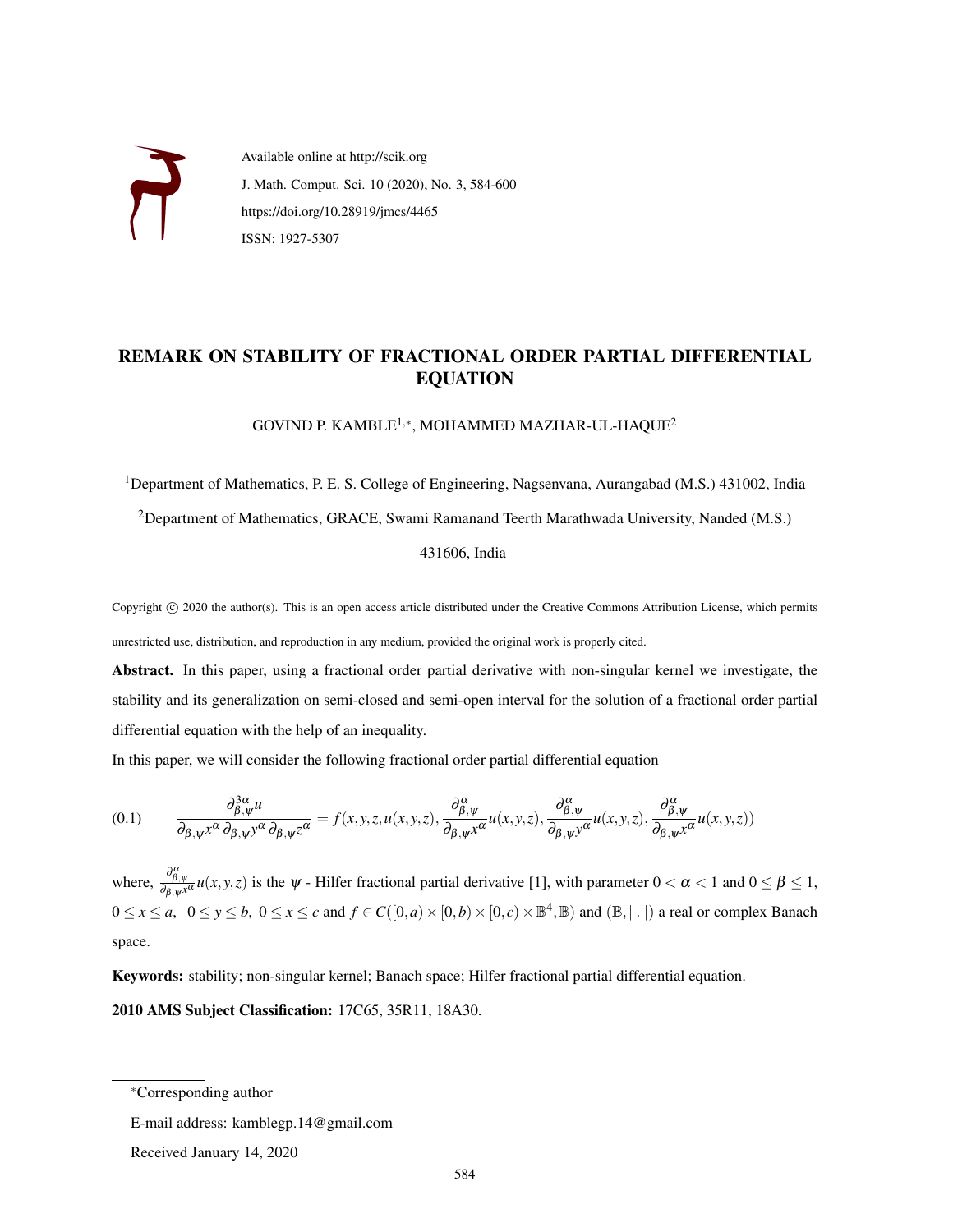### 1. INTRODUCTION

In recent years, the fractional calculus plays an significant role in numerous fields, such as a pure and applied Mathematics, Science and Engineering Technology.

Recently, the class of fractional integro - differential equations allows the stability of Ulam-Hyers, Ulam- Hyers-Rassias and semi-Ulam -Hyers in the interval  $[a,b]$  and  $[a,\infty)$ [1].

There has been a considerable development in fractional ordinary differential equations and partial differential equations. For more details on fractional calculus theory, one see the monographs of Kilbas et. al.[2], Hermann [3], Podlumny [4], Oldhan K., Spanier [5], Samko, Kilbas [6] and the papers of Sousa [7,8] , Abbas and Benchohra [9,10].

Furthermore, this is concerned with existence of mild solution of evolution with Hilfer fractional derivative generalized the well-known Riemann -Liouville fractional derivative by noncompact measure method and acquire some sufficient conditions to make certain the existence of mild solution [11], An initial value problem for a class of non-linear fractional differential equations concerning Hilfer fractional derivative and prove the existence and uniqueness of universal solutions in the space of weighted continuous functions. Also analyze the stability of the solution for a weighted Cauchy - type problem [12].

They found the existence and the uniqueness of a positive solution in the space of weighted continuous functions and boundary performance of such solution [13], Particularly, sufficient conditions for the existence of solution for a class of initial value problems for impulsive fractional differential equations connecting the Caputo fractional derivative [14].

Additionally, the existence and uniqueness of a solution of a class of initial boundary value problems for implicit fractional differential equations with fractional derivative and the outcome are based upon technique of measures of compactness and the fixed point theorems of Darbo and Monch [15], in addition the existence and uniqueness results for implicit differential equations of Hilfer type fractional order via Schaeder's fixed point theorem and Banach contraction principle [16], Ulam stability and data dependence for fractional differential equations with Caputo fractional derivative of order  $\alpha$  and presents four types of Ulam stability results for the fractional differential equation [17], Ulam  $\psi$  -Hilfer fractional derivative and present the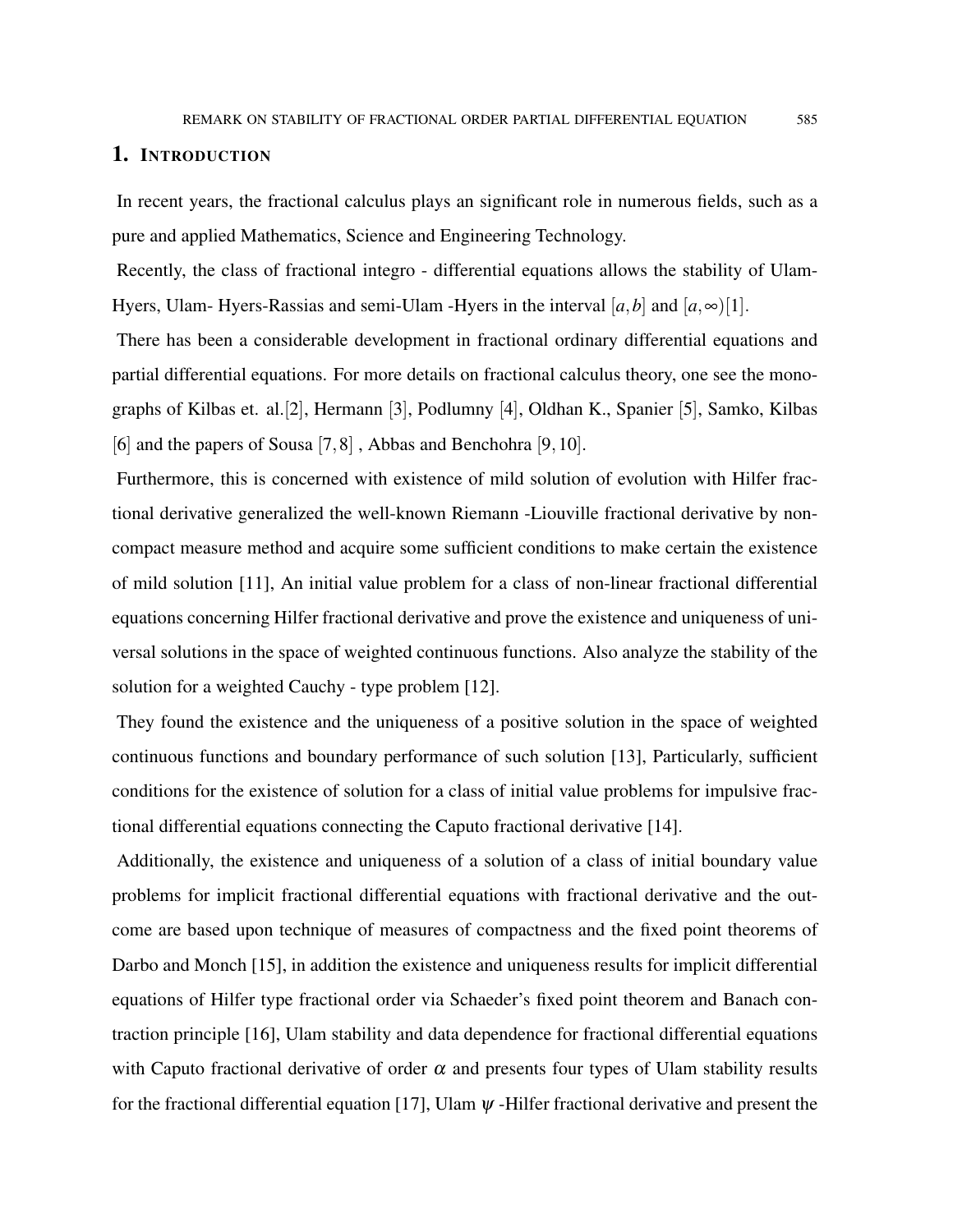Hyers -Ulam -Rassias stability and the Hyers-Ulam stability of the fractional Voltera integral -differential equation by means of fixed point method [18].

In continuation of this are the generalization of semi- group property [19], Mittag-Lefller function [20], the existence of non-local fractional differential equations and its approximations [21-24], bounds for these solutions [25-27] and monotone nature of the solution [28].

We organize this paper as : In the second section, we define some basic definitions and notations, in the third section, we investigate the stability and its generalization on semi-closed and semi-open interval for the solution of a fractional order partial differential equation with the help of inequality.

### 2. TECHNICAL BACKGROUND

In this section, we use some definitions and notations which are given in [1] with details and present technical preparation needed for further discussion.

**Definition 2.1.** [1] *Let*  $\theta = (\theta_1, \theta_2, \ldots, \theta_N)$  *and*  $\alpha = (\alpha_1, \alpha_2, \ldots, \alpha_N)$ *,where*  $0 < \theta$  $\alpha_1, \alpha_2, \ldots, \alpha_N < 1, N \in \mathbb{N}$ . Also put  $\tilde{I} = I_1 \times I_2 \times \ldots \times I_N = [\theta_1, a_1) \times [\theta_2, a_2) \times \ldots \times [\theta_N, a_N]$ , *where*  $a_1, a_2,..., a_N$  *and*  $\theta_1, \theta_2,..., \theta_N$  *are positive constants. Also let*  $\psi(.)$  *be an increasing and positive monotone function on*  $[\theta_1, a_1), [\theta_2, a_2), \ldots, [\theta_N, a_N]$  *having a continuous derivative*  $\psi'(.)$  *on*  $[\theta_1, a_1), [\theta_2, a_2), \dots, [\theta_N, a_N)$ . The  $\psi$  - Riemann - Liouville partial integral of N *variables.*

 $u = (u_1, u_2, ..., u_N) \in L'(\tilde{I})$  *is defined by* 

(2.1) 
$$
I_{\theta,x}^{\alpha,\varphi}u(x) = \frac{1}{\Gamma(\alpha_j)} \int \int \int \int \psi'(s_j) (\psi(x_j) - \psi(s_j))^{\alpha_j-1} u(s_j) ds_j
$$

*with*

$$
\psi'(s_j)(\psi(x_j) - \psi(s_j))^{\alpha_j - 1}
$$
  
=  $\psi'(s_1)(\psi(x_1) - \psi(s_1))^{\alpha_1 - 1}$   $\psi'(s_2)(\psi(x_2) - \psi(s_2))^{\alpha_2 - 1}$ ....  
 $\dots \psi'(s_N)(\psi(x_N) - \psi(s_N))^{\alpha_N - 1}$ 

*and using the notation*

 $\Gamma(\alpha_i) = \Gamma(\alpha_1), \Gamma(\alpha_2), \ldots, \Gamma(\alpha_N)$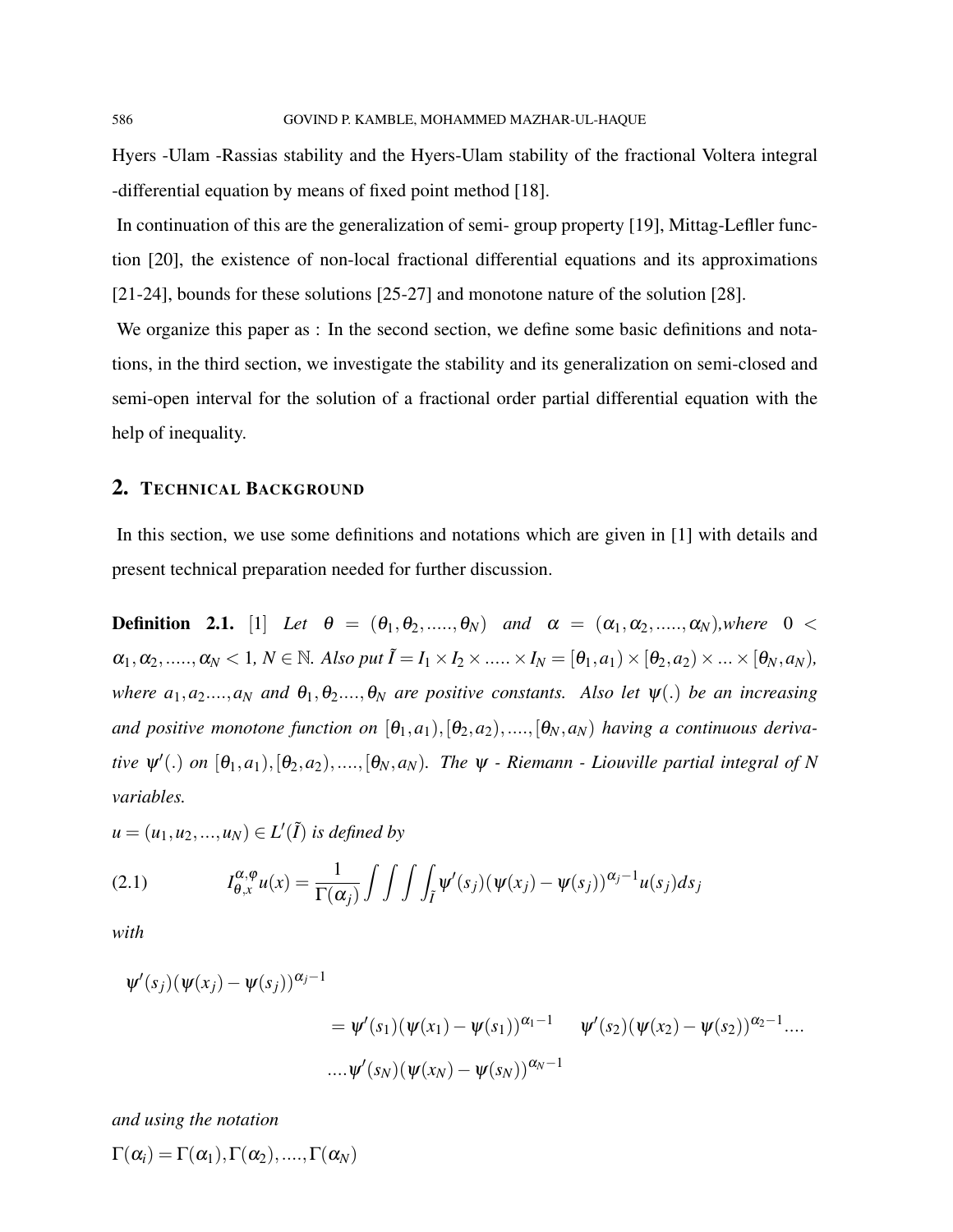*and*  $u(s_j) = u(s_1, s_2, ..., s_N)$  $ds_i = ds_1, ds_2, \ldots, ds_N, j \in \{1, 2, \ldots, N\}$  *with*  $N \in \mathbb{N}$ . *In particular, take*  $N = 3, \theta_1 = \theta_2 = \theta_3 = 0$ 

$$
I_{\theta}^{\alpha,\psi}u(x_1,x_2,x_3)
$$
  
= 
$$
\frac{1}{\Gamma(\alpha_1)\Gamma(\alpha_2)\Gamma(\alpha_3)}\int_0^{x_1}\int_0^{x_2}\int_0^{x_3}\psi'(s_1)\psi'(s_2)\psi'(s_3)\times
$$
  

$$
[(\psi(x_1)-\psi(s_1))^{\alpha_1-1}(\psi(x_2)-\psi(s_2))^{\alpha_2-1}(\psi(x_3)-\psi(s_3))^{\alpha_3-1}ds_1ds_2ds_3]
$$

*with*  $0 < \alpha_1, \alpha_2, \alpha_3 \leq 1$ 

*Also, we have*

$$
I_{0^+,x_1}^{\alpha_1,\psi}u(x_1,x_2,x_3) = \frac{1}{\Gamma(\alpha_1)} \int_0^{x_1} \psi'(s_1) (\psi(x_1) - \psi(s_1))^{\alpha_1-1} u(s_1,s_2,s_3) ds_1
$$
  

$$
I_{0^+,x_2}^{\alpha_2,\psi}u(x_1,x_2,x_3) = \frac{1}{\Gamma(\alpha_2)} \int_0^{x_2} \psi'(s_2) (\psi(x_2) - \psi(s_2))^{\alpha_2-1} u(s_1,s_2,s_3) ds_2
$$
  

$$
I_{0^+,x_3}^{\alpha_3,\psi}u(x_1,x_2,x_3) = \frac{1}{\Gamma(\alpha_3)} \int_0^{x_3} \psi'(s_3) (\psi(x_3) - \psi(s_3))^{\alpha_3-1} u(s_1,s_2,s_3) ds_3
$$

*with*  $0 < \alpha_1, \alpha_2, \alpha_3 \leq 1$ 

**Definition 2.2.** [1] Let  $\theta = (\theta_1, \theta_2, \ldots, \theta_N)$  and  $\alpha = (\alpha_1, \alpha_2, \ldots, \alpha_N)$ , where  $\theta$  <  $\alpha_1, \alpha_2, \alpha_3, \ldots, \alpha_N < 1, N \in \mathbb{N}$ , Also put  $\tilde{I} = I\alpha_1 \times I\alpha_2 \times \ldots \times I\alpha_N = [\theta_1, a_1) \times [\theta_2, a_2] \times \ldots \times I\alpha_N$  $[\theta_N, a_N]$ , where  $a_1, a_2,..., a_N$  *and*  $\theta_1, \theta_2..., \theta_N$  *are positive constants. Also let*  $u, \psi \in C^n(\tilde{I}, \mathbb{R})$ *are two functions such that*  $\psi$  *is increasing and*  $\psi'(x_i) \neq 0, i \in \{1, 2, ..., N\}$ ,  $x_i \in \tilde{I}, N \in \mathbb{N}$ . The  $ψ$  is Hilfer fractional partial derivative of N variables denoted by  ${}^H\mathbb{D}_{\theta.x}^{\alpha,\beta,\psi}$  $\theta_{\alpha}^{(\alpha,\beta,\psi)}(.)$  *of a derivative of*  $order \alpha$  and  $0 \leq \beta_1, \beta_2,.....,\beta_N \leq 1$  *is defined by* 

$$
{}^{H}\mathbb{D}_{\theta,x}^{\alpha,\beta,\psi}u(x) = I_{\theta,x_j}^{\beta(1-\alpha),\psi}\left(\frac{1}{\psi'(x_j)}\frac{\partial^N}{\partial x_j}\right)I_{\theta,x_j}^{(1-\beta)(1-\alpha),\psi}u(x_j)
$$

*with*  $\partial x_j = \partial x_1, \partial x_2, ..., \partial x_N$  *and*  $\psi'(x_j) = \psi'(x_1), \psi'(x_2), ..., \psi'(x_N)$ ,  $j \in \{1, 2, ..., N\}, N \in \mathbb{N}.$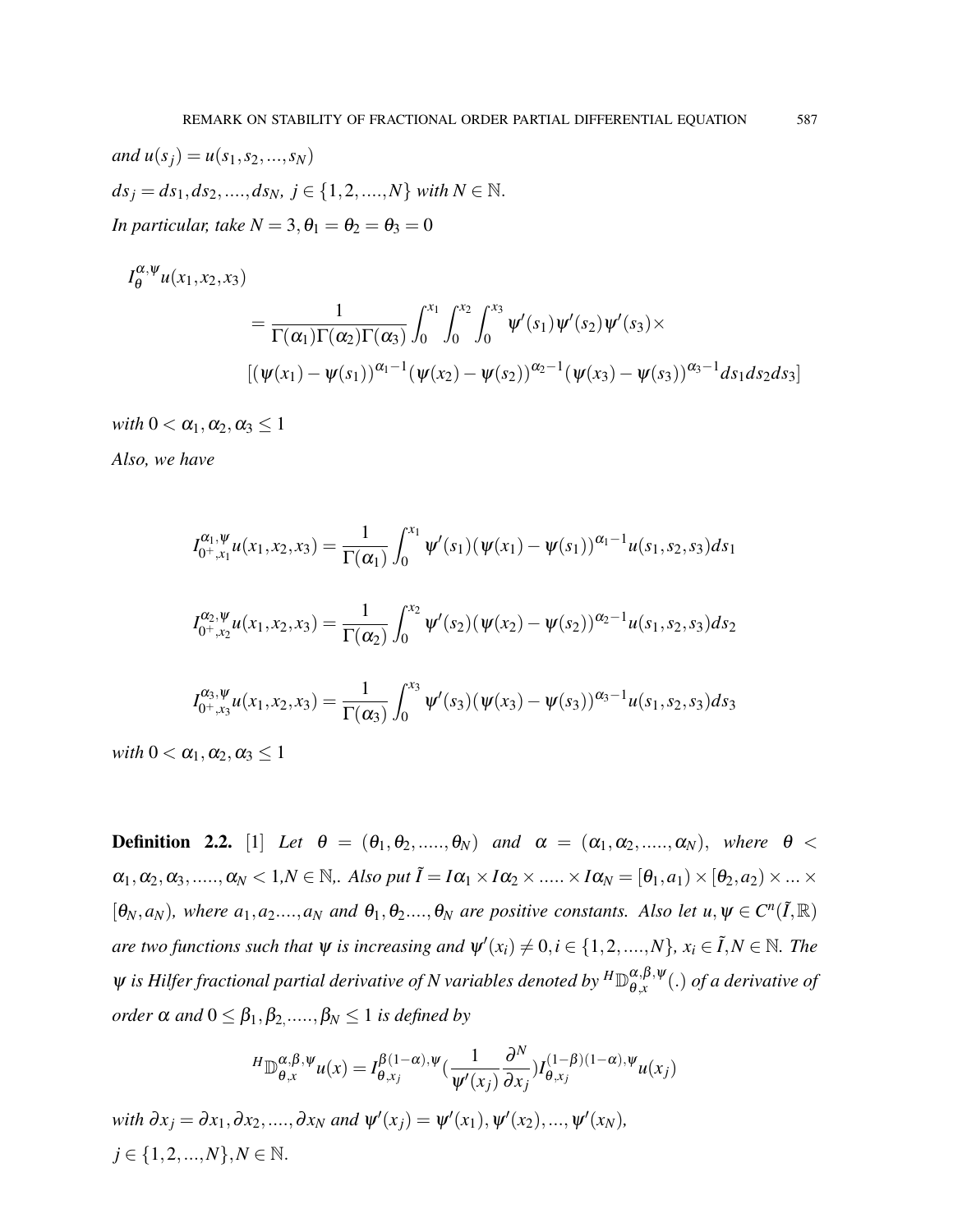*taking N = 3,*

$$
{}^{H}\mathbb{D}_{\theta}^{\alpha,\beta,\psi}u(x_1,x_2,x_3) = I_{\theta}^{\beta(1-\alpha),\psi}(\frac{1}{\psi'(x_1)\psi'(x_2)\psi'(x_3)}\frac{\partial^3}{\partial x_1 \partial x_2 \partial x_3})I_{\theta}^{(1-\beta)(1-\alpha),\psi}u(x_1,x_2,x_3)
$$

*We use notation*

$$
{}^{H}\mathbb{D}_{\theta}^{\alpha,\beta,\psi}u(x_1,x_2,x_3)=\frac{\partial_{\beta,\psi}^{3\alpha}u(x_1,x_2,x_3)}{\partial_{\beta,\psi}x_1^{\alpha}\partial_{\beta,\psi}x_2^{\alpha}\partial_{\beta,\psi}x_3^{\alpha}}
$$

# Lemma 2.1. [2] *If*

- *(i) u*, *v*, *h* ∈ *C*([*a*, *b*];  $\mathbb{R}_+$ )
- *(ii)* for any  $t \ge a$  and  $\psi(t)$  is increasing and  $\psi'(t)$   $\forall t \in [a,b]$

$$
u(t) \le v(t) + h(t) \int_a^t \psi'(s) (\psi(t) - \psi(s))^{\alpha - 1} u(s) ds
$$

*(iii) h(t) is non - negative and non decreasing then,*

 $u(t) \le v(t)E_\alpha[h(t)\Gamma(\alpha)(\psi(t)-\psi(a))^{\alpha}]$ 

*for any t*  $\geq \alpha$  *and being*  $E_{\alpha}$ (.) *the one-parameter Mittag-Leffler function.* 

**Definition 2.3.** [1]. *Let*  $(a,b)$  ( $-\infty \le a < b \le \infty$ ) *be a finite interval (or infinite) of the real line*  $\mathbb{R}$  *and let*  $\alpha > 0$ . Also let  $\psi(x)$  be an increasing and positive monotone function on  $(a,b]$ , *having a continuous derivative*  $\psi'(x)$  (*we denote first derivative as*  $\frac{d}{dx}\psi(x) = \psi'(x)$  *on* (*a,b*)). *The left-sided fractional integral of a function f with respect to a function on* [*a*,*b*] *is defined by*

$$
I_{a^{+}}^{\alpha,\psi}f(x) = \frac{1}{\Gamma(\alpha)} \int_{a}^{x} \psi'(s) (\psi(x) - \psi(s))^{\alpha-1} f(s) ds.
$$

*The right-sided fractional integral is defined in an analogous form.*

**Definition 2.4.** [1]*. Let*  $n-1 < \alpha < n$  with  $n \in \mathbb{N}$ , let  $I = [a,b]$  be an interval such that  $-\infty <$  $a < b \leq \infty$  and let  $f, \psi \in C^n[a, b]$  be two functions such that  $\psi$  is increasing and  $\psi'(x) \neq 0$ , for  $all\ x\in I.$  The left-sided  $\psi$  - Hilfer fractional derivative  $^H\mathbb{D}_{a^+}^{\alpha,\beta,\psi}(.)$  of a function of order  $\alpha$  and *type*  $0 \leq \beta \leq 1$ *, is defined by* 

$$
{}^{H}\mathbb{D}_{a^{+}}^{\alpha,\beta,\psi}f(x) = I_{a^{+}}^{\beta(n-\alpha),\psi}\left(\frac{1}{\psi'(x)}\frac{d}{dx}\right)^{n}I_{a^{+}}^{(1-\beta)(n-\alpha),\psi}f(x)
$$

*The right-sided* ψ*-Hilfer fractional derivative is defined in an analogous form.*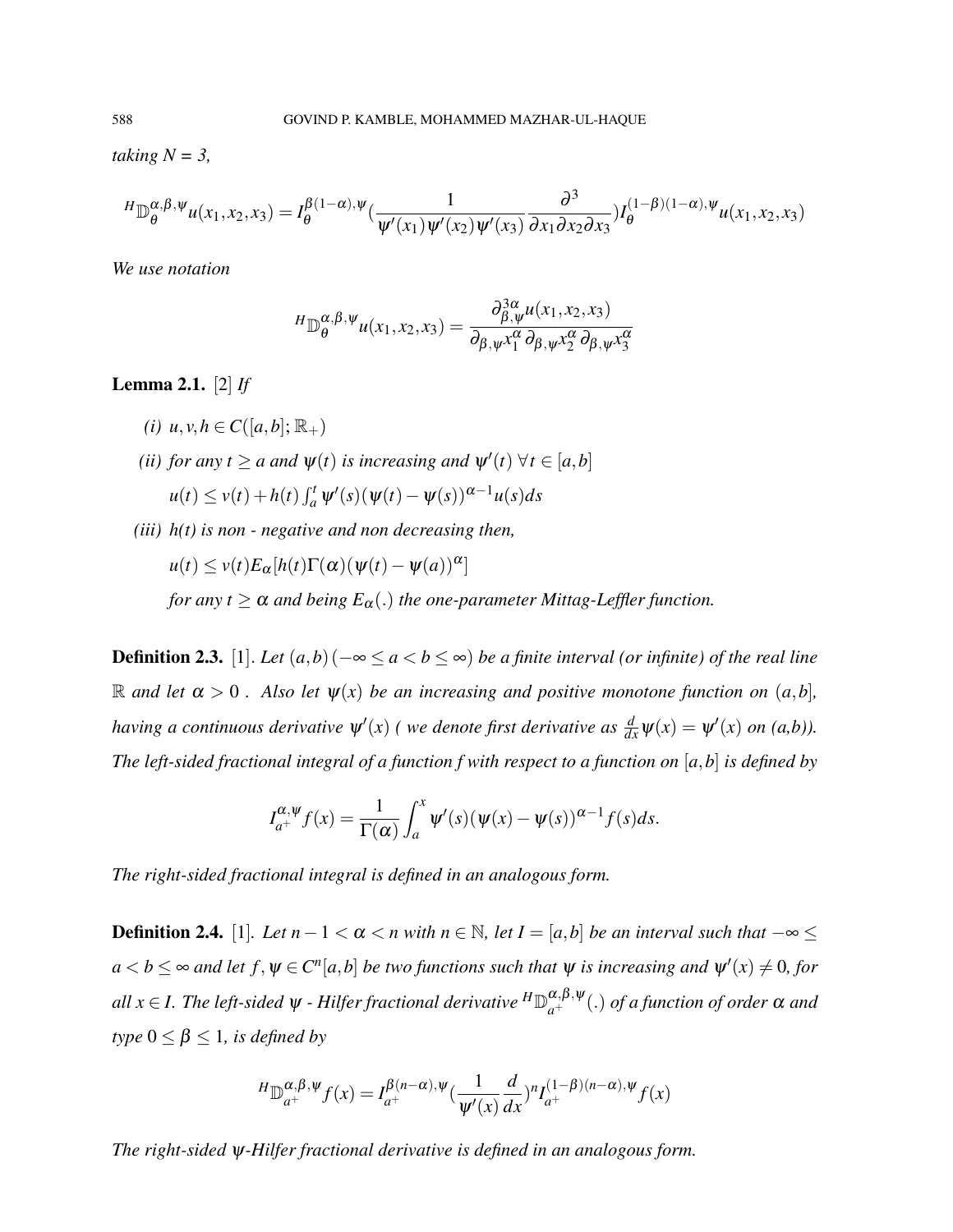**Theorem 2.2.** [1] *If*  $f \in C^1[a,b]$ , 0 < α < 1 *and* 0 ≤ β ≤ 1*, then* 

$$
I_{a^+}^{\alpha,\psi} H \mathbb{D}_{a^+}^{\alpha,\beta,\psi} f(x) = f(x) - \frac{(\psi(x) - \psi(a))^{\gamma-1}}{\Gamma(\gamma)} I_{a^+}^{(1-\beta)(1-\alpha),\psi} f(a)
$$

**Theorem 2.3.** [1] *If*  $f \in C^1[a,b]$ , 0 < α < 1 *and* 0 ≤ β ≤ 1*, then* 

$$
{}^{H}\mathbb{D}_{a^{+}}^{\alpha,\beta,\psi}I_{a^{+}}^{\alpha,\psi}f(x) = f(x)
$$

Definition 2.5. [1] *For each function y satisfying*

$$
|^{H}\mathbb{D}_{a^{+}}^{\alpha,\beta,\psi}y(x)-f(x,y(x),\int_{a}^{x}K(x,\tau,y(\tau),y(\delta(\tau)))d\tau)|\leq\theta
$$

 $x \in [a,b]$ , where  $\theta \ge 0$ , there is a solution  $y_0$  of the fractional integro-differential equation and *a constant*  $C > 0$  *independent of y and y<sub>0</sub> such that* 

$$
|y(x) - y_0(x)| \leq C\theta
$$

*for all*  $x \in [a,b]$ *, then we say that the integro-differential equation has the Ulam-Hyers stability.* 

Definition 2.6. [1] *If for each function y satisfying*

$$
|^{H} \mathbb{D}_{a^{+}}^{\alpha,\beta,\psi} y(x) - f(x,y(x), \int_{a}^{x} K(x,\tau,y(\tau),y(\delta(\tau)))d\tau)| \leq \theta
$$

 $x \in [a,b]$ *, where*  $\theta \ge 0$ *, there is a solution*  $y_0$  *of the fractional integro-differential equation and a constant*  $C > 0$  *independent of y and y<sub>0</sub> such that* 

$$
|y(x) - y_0(x)| \leq C\sigma(x)
$$

 $x \in [a,b]$ *, for some non-negative function*  $\sigma$  *defined on* [ $a,b$ ], *then* we say that the fractional *integro-differential equation has the so-called semi-Ulam-Hyers-Rassias stability.*

**Definition 2.7.** [1] *We say that*  $d : X \times X \rightarrow [0, \infty]$  *is a generalized metric on X if:* 

*(i)*  $d(x, y) = 0$  *if and only if*  $x = y$ ,

$$
(ii) d(x,y) = d(y,x), for all x, y \in X,
$$

$$
(iii) d(x,z) \leq d(x,y) + d(y,z) for all x, y, z \in X.
$$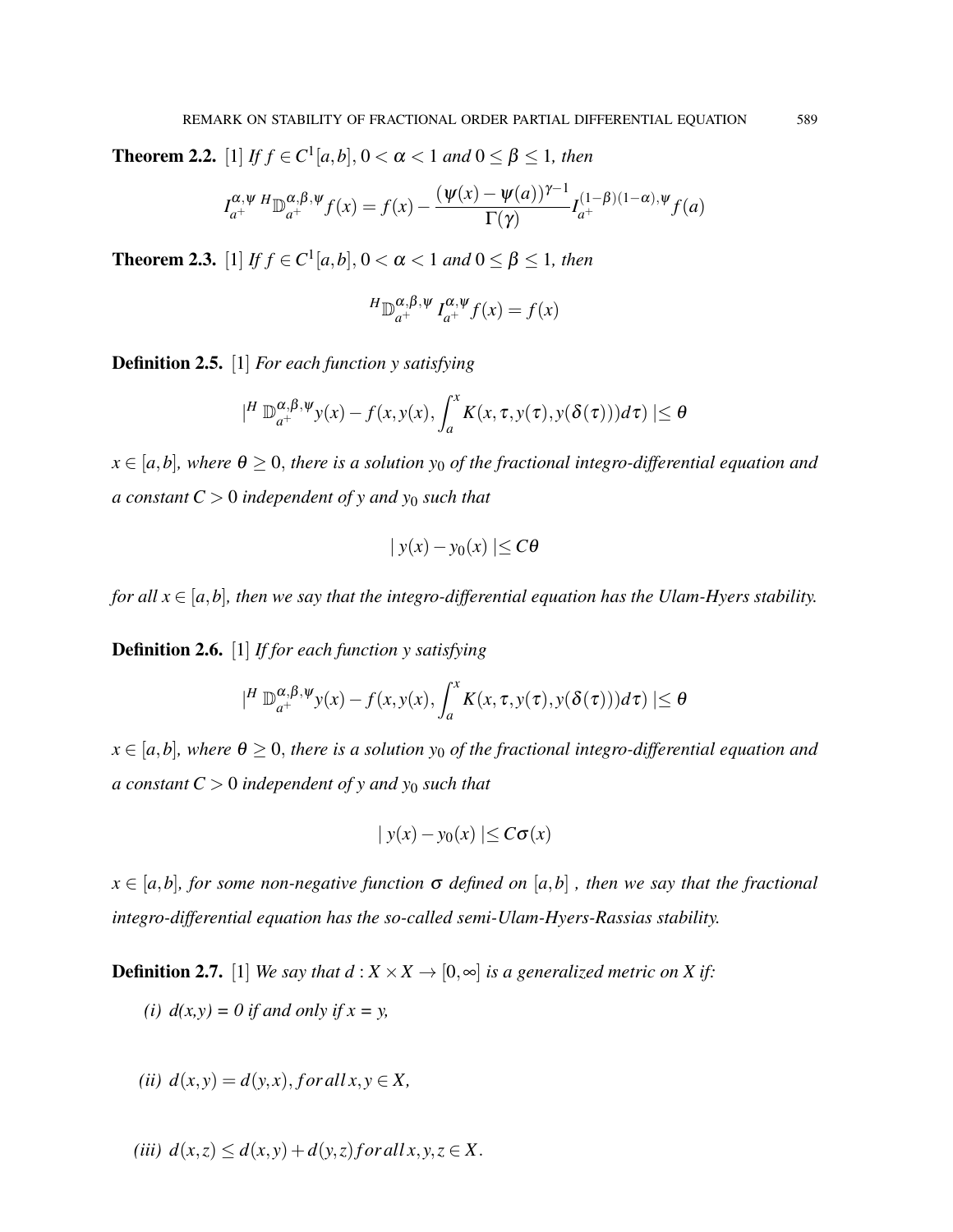**Theorem 2.4.** [1] *(Banach) Let (X, d) be a generalized complete metric space and*  $T : X \to X$  *a strictly contractive operator with Lipschtiz constant L* > 1. *If there exist a non-negative integer k* such that  $d(T^{k+1}x, T^kx) < \infty$  for some  $x \in X$ , then the following three propositions hold true:

- *(i)* The sequence  $(T^n x)_{n \in \mathbb{N}}$  converges to a fixed point  $x^*$  of T;
- *(ii)*  $x^*$  *is the unique fixed point of T in*  $X^* = \{y \in X; d(T^kx, y) < \infty\}$ ;
- (*iii*) If  $y \in X^*$ , then

$$
d(y, x^*) \le \frac{1}{1 - L} d(Ty, y)
$$

# 3. MAIN RESULT

In this paper, our aim is to investigate the stability and its generalization on semi-closed and semi-open interval for the solution of a fractional order partial differential equation with the help of inequality.

For our convenience in the calculations, we consider the following set of considerations and notations

(i) 
$$
\mathcal{M}_{v_1,v_2,v_3}^{p,v} f(x,y,z) = \int_0^p f(x,y,z)v(x,y,z)v_1(x,y,z)v_2(x,y,z)v_3(x,y,z)dp
$$
  
\n(ii)  $\mathcal{M}_{u_1,u_2,u_3}^{p,v} f(x,y,z) = \int_0^p f(x,y,z)u(x,y,z)u_1(x,y,z)u_2(x,y,z)u_3(x,y,z)dp$   
\n(iii)  $\mathcal{M}_{u,v}^p f(x,y,z)$   
\n
$$
= \int_0^p |f(x,y,z)v(x,y,z)v_1(x,y,z)v_2(x,y,z)v_3(x,y,z)
$$
\n
$$
-f(x,y,z)u(x,y,z)u_1(x,y,z)u_2(x,y,z)u_3(x,y,z) | dp
$$
  
\n(iv)  $\mathcal{M}^p \phi(x,y,z) = \int_0^p \phi(x,y,z)dp$   
\n(v)  $\Psi^{\gamma}(x,0,0) = \frac{(\psi(x)-\psi(0))^{\gamma-1}}{\Gamma(\gamma)}$   
\n(vi)  $\Psi^{\gamma}(0,y,0) = \frac{(\psi(y)-\psi(0))^{\gamma-1}}{\Gamma(\gamma)}$   
\n(vii)  $\Psi^{\gamma}(0,0,z) = \frac{(\psi(z)-\psi(0))^{\gamma-1}}{\Gamma(\gamma)}$   
\n(viii) Let  $a, b, c \in (0, \infty], \infty > 0, \phi(x,y,z) \in C([0,a) \times [0,b) \times [0,c), \mathbb{R}_+)$  and  $(\mathbb{B}, |.|)$  be a real

or complex Banach space.

Consider,

$$
(3.1) \qquad |\frac{\partial^{3\alpha}v(x,y,z)}{\partial_{\beta,\psi}x^{\alpha}\partial_{\beta,\psi}y^{\alpha}\partial_{\beta,\psi}z^{\alpha}} - f(x,y,z,v(x,y,z),\frac{\partial_{\beta,\psi}^{\alpha}v}{\partial_{\beta,\psi}x^{\alpha}},\frac{\partial_{\beta,\psi}^{\alpha}v}{\partial_{\beta,\psi}y^{\alpha}},\frac{\partial_{\beta,\psi}^{\alpha}v}{\partial_{\beta,\psi}z^{\alpha}})| \leq \infty
$$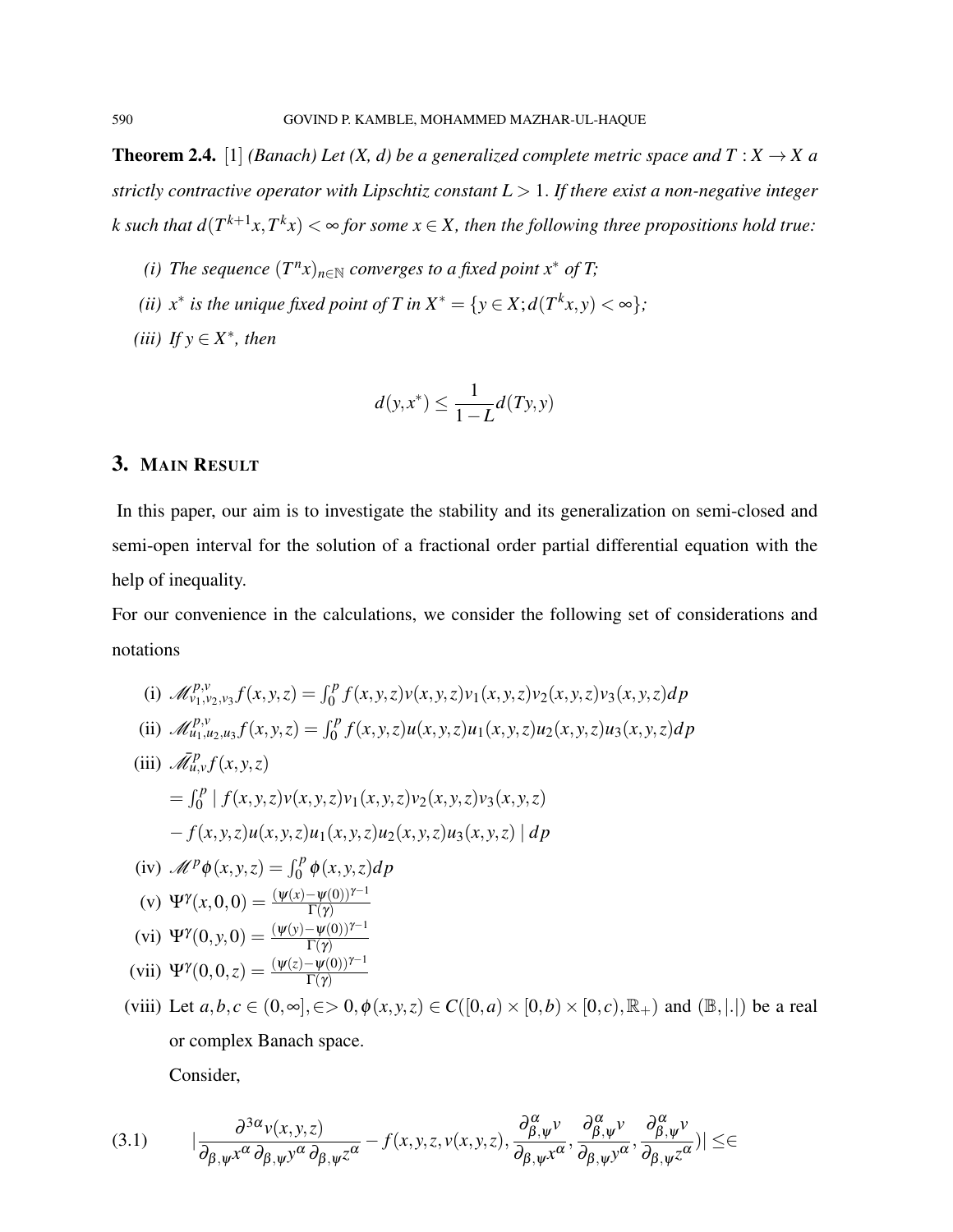$$
x \in [0, a), y \in [0, b), z \in [0, c)
$$

$$
(3.2) \qquad |\frac{\partial^{3\alpha} v(x,y,z)}{\partial_{\beta,\psi} x^{\alpha} \partial_{\beta,\psi} y^{\alpha} \partial_{\beta,\psi} z^{\alpha}} - f(x,y,z,v(x,y,z),\frac{\partial_{\beta,\psi}^{\alpha} v}{\partial_{\beta,\psi} x^{\alpha}},\frac{\partial_{\beta,\psi}^{\alpha} v}{\partial_{\beta,\psi} y^{\alpha}},\frac{\partial_{\beta,\psi}^{\alpha} v}{\partial_{\beta,\psi} z^{\alpha}})| \le \phi(x,y,z)
$$

$$
x \in [0,a), y \in [0,b), z \in [0,c), 0 < \alpha \le 1, 0 \le \beta \le 1.
$$

(ix) If function  $u : [0, a) \times [0, b) \times [0, c) \longrightarrow \mathbb{B}$  is a solution of equation (0.1),

if 
$$
u \in C([0, a) \times [0, b) \times [0, c)) \cap C'([0, a) \times [0, b) \times [0, c))
$$
  
\n
$$
\frac{\partial_{\beta, \psi}}{\partial_{\beta, \psi} x^{\alpha}} \in C([0, a) \times [0, b) \times [0, c))
$$
\n
$$
\frac{\partial_{\beta, \psi}}{\partial_{\beta, \psi} y^{\alpha}} \in C([0, a) \times [0, b) \times [0, c))
$$
\n
$$
\frac{\partial_{\beta, \psi}}{\partial_{\beta, \psi} z^{\alpha}} \in C([0, a) \times [0, b) \times [0, c))
$$

and u satisfies (0.1)

Definition 3.1. *The solution of equation (0.1) is U-H stability , if there exist a real number*  $C_f^1, C_f^2, C_f^3$  and  $C_f^n \ge 0$  such that, for any  $\epsilon > 0$  and for any solution v to the inequality (3.1), *with*

$$
|v(x,y,z)-u(x,y,z)| \leq C_f^1 \in
$$

$$
|\frac{\partial_{\beta,\psi}^{\alpha}}{\partial_{\beta,\psi}x^{\alpha}}v(x,y,z)-\frac{\partial_{\beta,\psi}^{\alpha}}{\partial_{\beta,\psi}x^{\alpha}}u(x,y,z)|\leq C_{f}^{2}\in,
$$

$$
|\frac{\partial_{\beta,\psi}^{\alpha}}{\partial_{\beta,\psi}y^{\alpha}}v(x,y,z)-\frac{\partial_{\beta,\psi}^{\alpha}}{\partial_{\beta,\psi}y^{\alpha}}u(x,y,z)|\leq C_{f}^{3}\in,
$$

*and*

$$
|\frac{\partial^{\alpha}_{\beta,\psi}}{\partial_{\beta,\psi}z^{\alpha}}v(x,y,z)-\frac{\partial^{\alpha}_{\beta,\psi}}{\partial_{\beta,\psi}z^{\alpha}}u(x,y,z)|\leq C_{f}^{4}\in
$$

 $x \in [0, a), y \in [0, b), z \in [0, c)$  *with* ,  $0 < \alpha \leq 1, 0 \leq \beta \leq 1$ .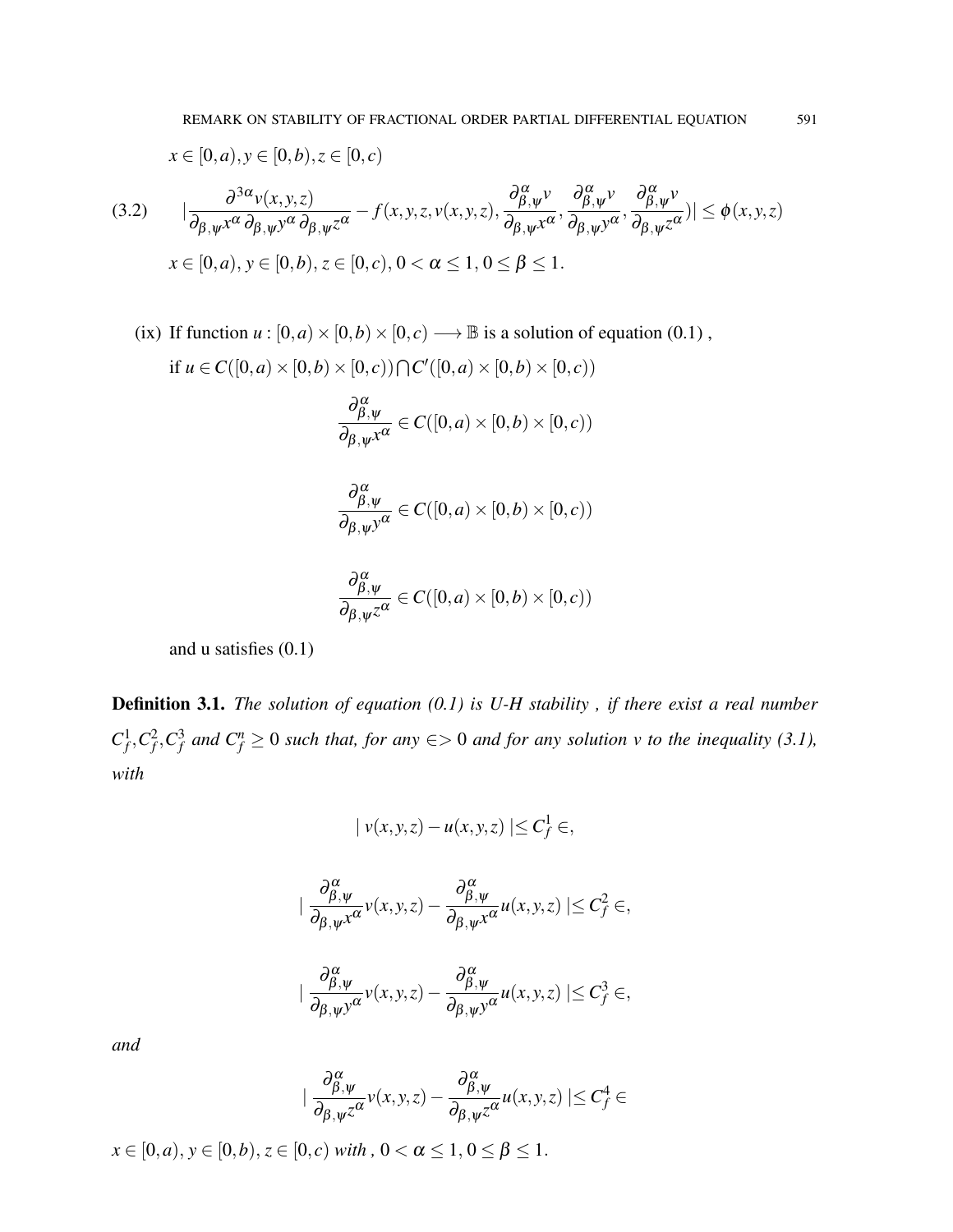Definition 3.2. *The solution of equation (0.1)admit generalised U-H-R stability ,if there exist a real number*  $C_{f,\phi}^1$ ,  $C_{f,\phi}^2$ ,  $C_{f,\phi}^3$  *and*  $C_{f,\phi}^n$  > 0 *such that, for any*  $\in$  > 0 *and for any solution v to the inequality (3.2), with*

$$
|v(x,y,z) - u(x,y,z)| \leq C_{f,\phi}^1 \phi(x,y,z)
$$

$$
\begin{aligned}\n&\|\frac{\partial_{\beta,\psi}^{\alpha}}{\partial_{\beta,\psi}x^{\alpha}}v(x,y,z)-\frac{\partial_{\beta,\psi}^{\alpha}}{\partial_{\beta,\psi}x^{\alpha}}u(x,y,z)\|\leq C_{f,\phi}^{2}\phi(x,y,z) \\
&\|\frac{\partial_{\beta,\psi}^{\alpha}}{\partial_{\beta,\psi}y^{\alpha}}v(x,y,z)-\frac{\partial_{\beta,\psi}^{\alpha}}{\partial_{\beta,\psi}y^{\alpha}}u(x,y,z)\|\leq C_{f,\phi}^{3}\phi(x,y,z) \\
&\|\frac{\partial_{\beta,\psi}^{\alpha}}{\partial_{\beta,\psi}z^{\alpha}}v(x,y,z)-\frac{\partial_{\beta,\psi}^{\alpha}}{\partial_{\beta,\psi}z^{\alpha}}u(x,y,z)\|\leq C_{f,\phi}^{4}\phi(x,y,z)\n\end{aligned}
$$

 $x \in [0, a), y \in [0, b), z \in [0, c)$  *with*  $0 < \alpha \leq 1, 0 \leq \beta \leq 1$ .

**Remark 1:** If function v is a solution to the inequality  $(3.1)$ , if and only if, there exist a function  $g \in C([0,a) \times [0,b) \times [0,c), \mathbb{B})$ , which depends on v, such that a) for all ∈> 0,| *g*(*x*, *y*,*z*) |≤∈,∀*x* ∈ [0,*a*), *y* ∈ [0,*b*), *z* ∈ [0, *c*) b)  $\forall x \in [0, a), y \in [0, b), z \in [0, c), 0 < \alpha < 1, 0 \le \beta \le 1.$ 

(3.3) 
$$
\frac{\partial^{3\alpha} v(x, y, z)}{\partial_{\beta, \psi} x^{\alpha} \partial_{\beta, \psi} y^{\alpha} \partial_{\beta, \psi} z^{\alpha}} = f(x, y, z, v(x, y, z), \frac{\partial_{\beta, \psi}^{\alpha} v}{\partial_{\beta, \psi} x^{\alpha}}, \frac{\partial_{\beta, \psi}^{\alpha} v}{\partial_{\beta, \psi} y^{\alpha}}, \frac{\partial_{\beta, \psi}^{\alpha} v}{\partial_{\beta, \psi} z^{\alpha}}) + g(x, y, z)
$$

**Theorem 3.1.** *If v is a solution to the inequality (3.1), then*  $(v, v_1, v_2, v_3)$  *in a solution of the following system of integral inequality*

$$
\begin{aligned} &|v - \Psi^{\gamma}(0,0,z)v(x,0,0) - \Psi^{\gamma}(0,y,0)v(x,0,0) \\ &- \Psi^{\gamma}(x,0,0)v(0,y,0) - \Psi^{\gamma}(0,0,z)v(0,y,0) - \Psi^{\gamma}(0,y,0)v(0,0,z) \\ &- \Psi^{\gamma}(x,0,0)v(0,0,z) - I_{\theta}^{\alpha,\psi}(\mathcal{M}_{v_1,v_2,v_3}^{\rho,v}f(x,y,z)) \mid \\ &\leq & \leq x \frac{(\psi(x) - \psi(0))^{\alpha_1}(\psi(y) - \psi(0))^{\alpha_2}(\psi(z) - \psi(0))^{\alpha_3}}{\Gamma(\alpha_1 + 1)\Gamma(\alpha_2 + 1)\Gamma(\alpha_3 + 1)} \end{aligned}
$$

$$
\mid\nu_1(x,y,z)-\Psi^{\gamma}(x,0,0)\nu_1(0,0,z)-\Psi^{\gamma}(0,y,0)\nu_1(0,0,z)-I^{\alpha_1,\psi}_{\theta^+,x}(\mathscr{M}^{p,\nu}_{\nu_1,\nu_2,\nu_3}f(x,y,z))\mid
$$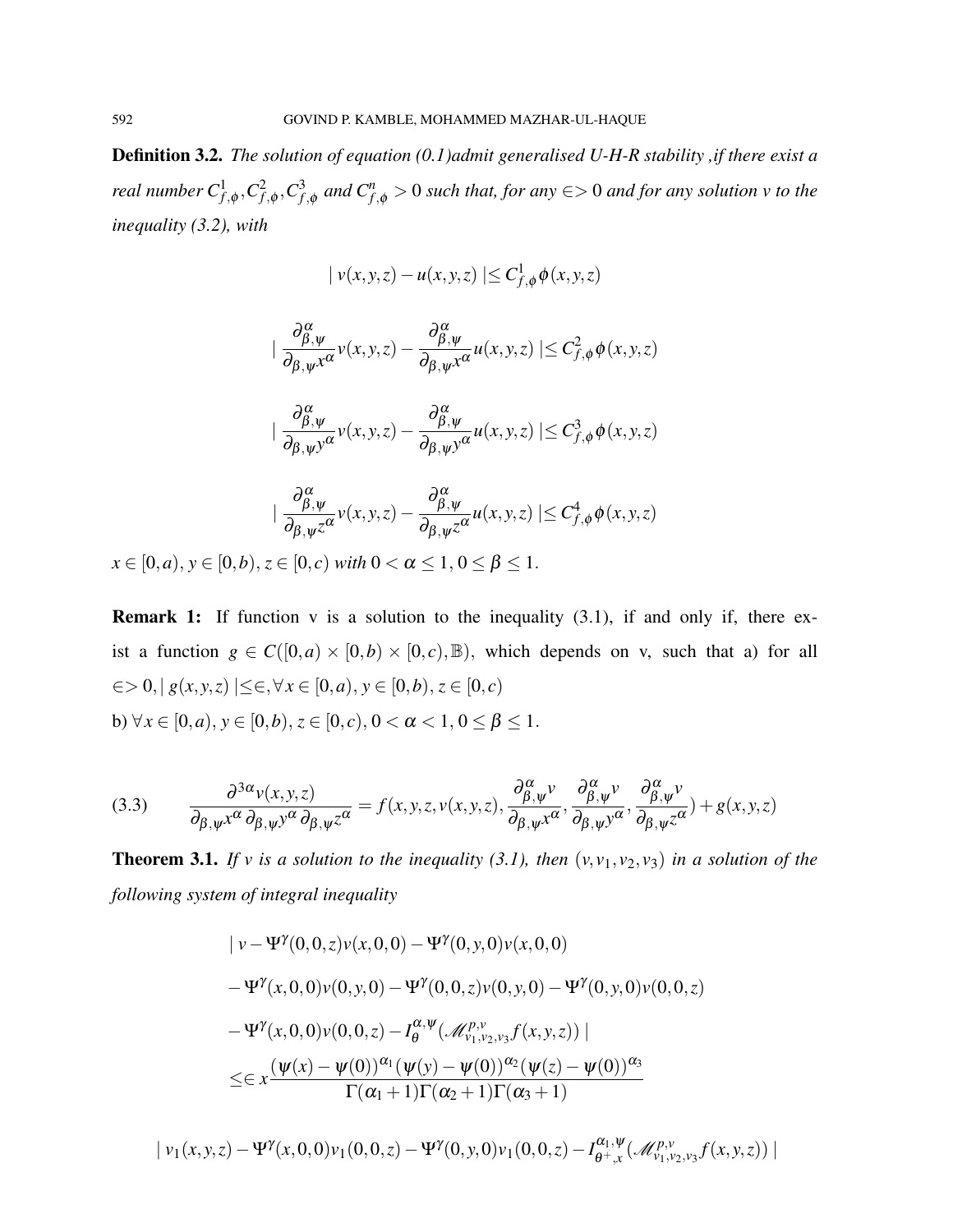$$
\leq \epsilon x \frac{(\psi(x) - \psi(0))^{\alpha_1}}{\Gamma(\alpha_1 + 1)}
$$
\n  
\n| v<sub>2</sub>(x, y, z) - \Psi^{\gamma}(0, 0, z) v<sub>2</sub>(x, 0, 0) - \Psi^{\gamma}(0, y, 0) v<sub>2</sub>(x, 0, 0) - I<sub>\theta + y</sub><sup>\alpha\_2, \Psi</sup> (M<sub>\gamma\_1, \gamma\_2, \gamma\_3</sub><sup>\beta</sup> f(x, y, z)) |  
\n
$$
\leq \epsilon \frac{(\psi(y) - \psi(0))^{\alpha_2}}{\Gamma(\alpha_2 + 1)}
$$

$$
\begin{aligned} & \mid v_3(x, y, z) - \Psi^\gamma(x, 0, 0)v_3(0, y, 0) - \Psi^\gamma(0, 0, z)v_3(0, y, 0) - I_{\theta^+, z}^{\alpha_3, \Psi}(\mathcal{M}_{v_1, v_2, v_3}^{p, \nu} f(x, y, z)) \mid \\ &\leq & \in \frac{(\Psi(z) - \Psi(0))^{\alpha_3}}{\Gamma(\alpha_3 + 1)} \end{aligned}
$$

 $x \in [0, a), y \in [0, b), z \in [0, c), 0 < \alpha \leq 1, 0 \leq \gamma \leq 1.$ 

$$
v_1 = \frac{\partial_{\beta,\psi}^{\alpha} v}{\partial_{\beta,\psi} z^{\alpha}}, v_2 = \frac{\partial_{\beta,\psi}^{\alpha} v}{\partial_{\beta,\psi} x^{\alpha}}, v_3 = \frac{\partial_{\beta,\psi}^{\alpha} v}{\partial_{\beta,\psi} y^{\alpha}}
$$

Proof: From equation (3.2), we have

$$
| v - \Psi^{\gamma}(0,0,z)v(x,0,0) - \Psi^{\gamma}(0,y,0)v(x,0,0) - \Psi^{\gamma}(x,0,0)v(0,y,0) - \Psi^{\gamma}(0,0,z)v(0,y,0) - \Psi^{\gamma}(x,0,0)v(0,0,z) - \Psi^{\gamma}(0,y,0)v(0,0,z) - I_{\theta}^{\alpha,\psi}(\mathcal{M}_{v_1,v_2,v_3}^{\rho,v}f(x,y,z)) |
$$

$$
\leq |I_{\theta}^{\alpha,\Psi}(\mathcal{M}^p\phi(x,y,z))|
$$

$$
\leq I_{\theta}^{\alpha,\psi}(\int_0^p \in dp) \leq \in x \frac{(\psi(x) - \psi(0))^{\alpha_1}(\psi(y) - \psi(0))^{\alpha_2}(\psi(z) - \psi(0))^{\alpha_3}}{\Gamma(\alpha_1 + 1)\Gamma(\alpha_2 + 1)\Gamma(\alpha_3 + 1)}
$$

In the similar manner, we have the inequalities

$$
\begin{aligned} & \mid v_1(x, y, z) - \Psi^\gamma(x, 0, 0)v_1(0, 0, z) - \Psi^\gamma(0, y, 0)v_1(0, 0, z) - I_{\theta^+, x}^{\alpha_1, \Psi}(\mathcal{M}_{v_1, v_2, v_3}^{p, v} f(x, y, z)) \mid \\ &\leq \in x \frac{(\Psi(x) - \Psi(0))^{\alpha_1}}{\Gamma(\alpha_1 + 1)} \end{aligned}
$$

$$
\begin{aligned} & \mid v_2(x, y, z) - \Psi^{\gamma}(0, 0, z)v_2(x, 0, 0) - \Psi^{\gamma}(0, y, 0)v_2(x, 0, 0) - I_{\theta^+, y}^{\alpha_2, \Psi}(\mathcal{M}_{v_1, v_2, v_3}^{p, v} f(x, y, z)) \mid \\ &\leq \in \frac{(\psi(y) - \psi(0))^{\alpha_2}}{\Gamma(\alpha_2 + 1)} \end{aligned}
$$

and

$$
\mid v_{3}(x,y,z)-\Psi^{\gamma}(x,0,0)v_{3}(0,y,0)-\Psi^{\gamma}(0,0,z)v_{3}(0,y,0)-I^{\alpha_{3},\psi}_{\theta^{+},z}(\mathscr{M}_{v_{1},v_{2},v_{3}}^{p,v}f(x,y,z))\mid
$$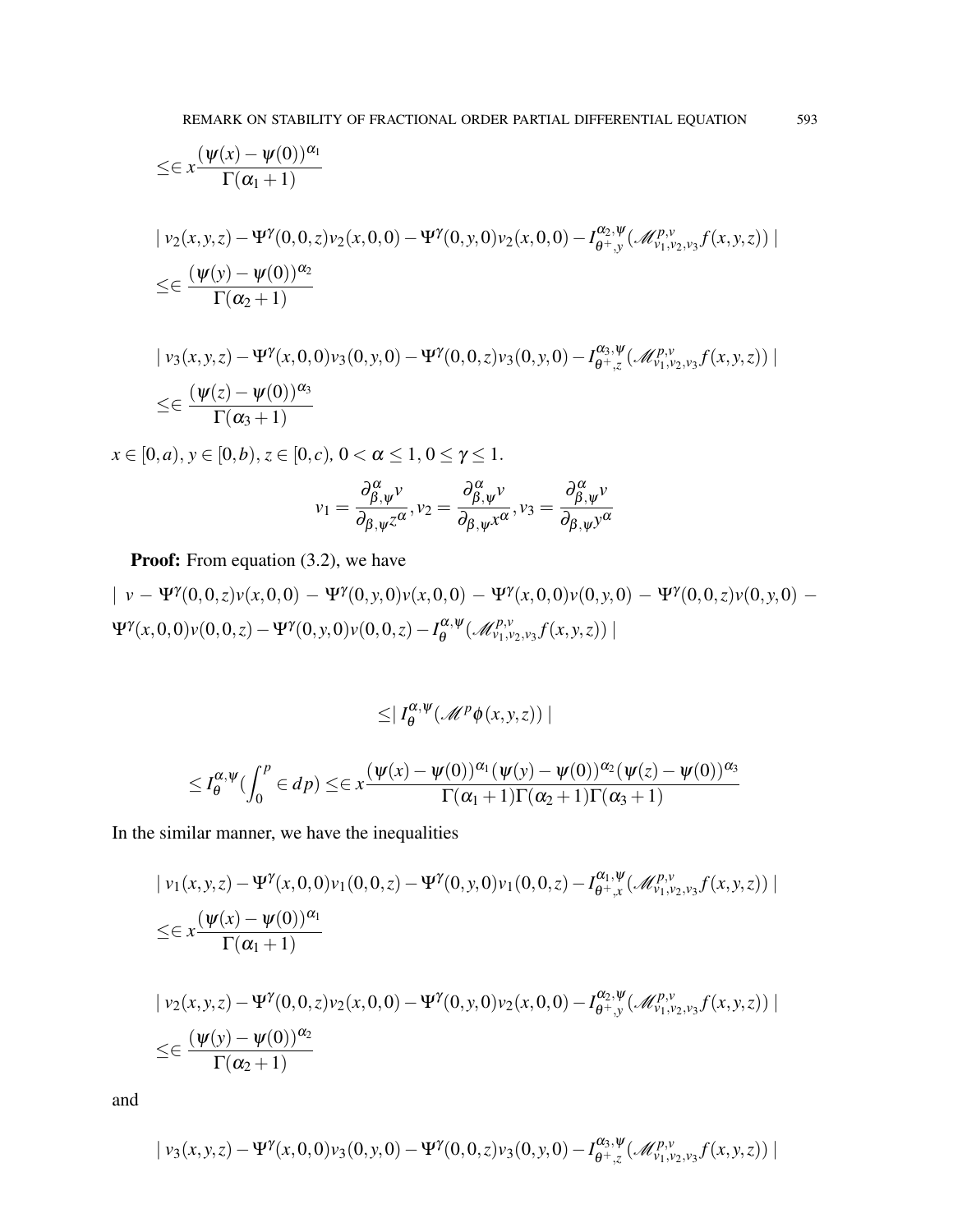$$
\leq \in \frac{(\psi(z)-\psi(0))^{\alpha_3}}{\Gamma(\alpha_3+1)}
$$

**Remark 2:** If function v is a solution to the inequality  $(3.1)$ , if and only if there exist a function  $g \in C([0, a) \times [0, b) \times [0, c), \mathbb{B})$ , which depends on v, such that

- (a)  $| g(x, y, z) | \le \phi(x, y, z), \forall x \in [0, a), y \in [0, b), z \in [0, c).$
- (b)  $\forall x \in [0, a), y \in [0, b), z \in [0, c), 0 < \alpha \leq 1, 0 \leq \beta \leq 1.$

$$
\frac{\partial^{3\alpha}v(x,y,z)}{\partial_{\beta,\psi}x^{\alpha}\partial_{\beta,\psi}y^{\alpha}\partial_{\beta,\psi}z^{\alpha}} = f(x,y,z,v(x,y,z),\frac{\partial^{\alpha}_{\beta,\psi}v}{\partial_{\beta,\psi}x^{\alpha}},\frac{\partial^{\alpha}_{\beta,\psi}v}{\partial_{\beta,\psi}y^{\alpha}},\frac{\partial^{\alpha}_{\beta,\psi}v}{\partial_{\beta,\psi}z^{\alpha}}) + g(x,y,z)
$$

**Remark 3:** If function v is a solution to the inequality (3.2), then  $(v, v_1, v_2, v_3)$  is a solution of the following system of integral inequalities.

$$
\begin{aligned} & \left| \nu - \Psi^{\gamma}(0,0,z)\nu(x,0,0) - \Psi^{\gamma}(0,y,0)\nu(x,0,0) \right. \\ &\left. - \Psi^{\gamma}(x,0,0)\nu(0,y,0) - \Psi^{\gamma}(0,0,z)\nu(0,y,0) - \Psi^{\gamma}(x,0,0)\nu(0,0,z) \right. \\ &\left. - \Psi^{\gamma}(0,y,0)\nu(0,0,z) - I_{\theta}^{\alpha,\psi}(\mathcal{M}_{\nu_{1},\nu_{2},\nu_{3}}^{\rho,\nu}f(x,y,z)) \right| \\ &\le I_{0^{+}}^{\alpha,\psi}(\mathcal{M}^{p}\phi(x,y,z)) \end{aligned}
$$

$$
\begin{aligned} & \mid v_1(x, y, z) - \Psi^\gamma(x, 0, 0)v_1(0, 0, z) - \Psi^\gamma(0, y, 0)v_1(0, 0, z) - I_{\theta^+, x}^{\alpha_1, \Psi}(\mathcal{M}_{v_1, v_2, v_3}^{p, \nu} f(x, y, z)) \mid \\ &\le I_{0^+, x}^{\alpha_1, \Psi}(\mathcal{M}^p \phi(x, y, z)) \end{aligned}
$$

$$
\begin{aligned} & \mid v_2(x, y, z) - \Psi^{\gamma}(0, 0, z)v_2(x, 0, 0) - \Psi^{\gamma}(0, y, 0)v_2(x, 0, 0) - I_{\theta^+, y}^{\alpha_2, \Psi}(\mathcal{M}_{v_1, v_2, v_3}^{p, v} f(x, y, z)) \mid \\ &\le I_{0^+, y}^{\alpha_2, \Psi}(\mathcal{M}^p \phi(x, y, z)) \end{aligned}
$$

$$
\begin{aligned} & \mid v_3(x, y, z) - \Psi^\gamma(x, 0, 0)v_3(0, y, 0) - \Psi^\gamma(0, 0, z)v_3(0, y, 0) - I_{\theta^+, z}^{\alpha_3, \Psi}(\mathcal{M}_{v_1, v_2, v_3}^{p, v} f(x, y, z)) \mid \\ &\le I_{0^+, z}^{\alpha_3, \Psi}(\mathcal{M}^p \phi(x, y, z)) \end{aligned}
$$

 $x \in [0, a), y \in [0, b), z \in [0, c), 0 < \alpha \leq 1, 0 \leq \gamma \leq 1.$ 

$$
v_1 = \frac{\partial_{\beta,\psi}^{\alpha} v}{\partial_{\beta,\psi} z^{\alpha}}, v_2 = \frac{\partial_{\beta,\psi}^{\alpha} v}{\partial_{\beta,\psi} x^{\alpha}}, v_3 = \frac{\partial_{\beta,\psi}^{\alpha} v}{\partial_{\beta,\psi} y^{\alpha}}
$$

Theorem 3.2. *We suppose that,*

(1)  $a < \infty, b < \infty, c < \infty$ .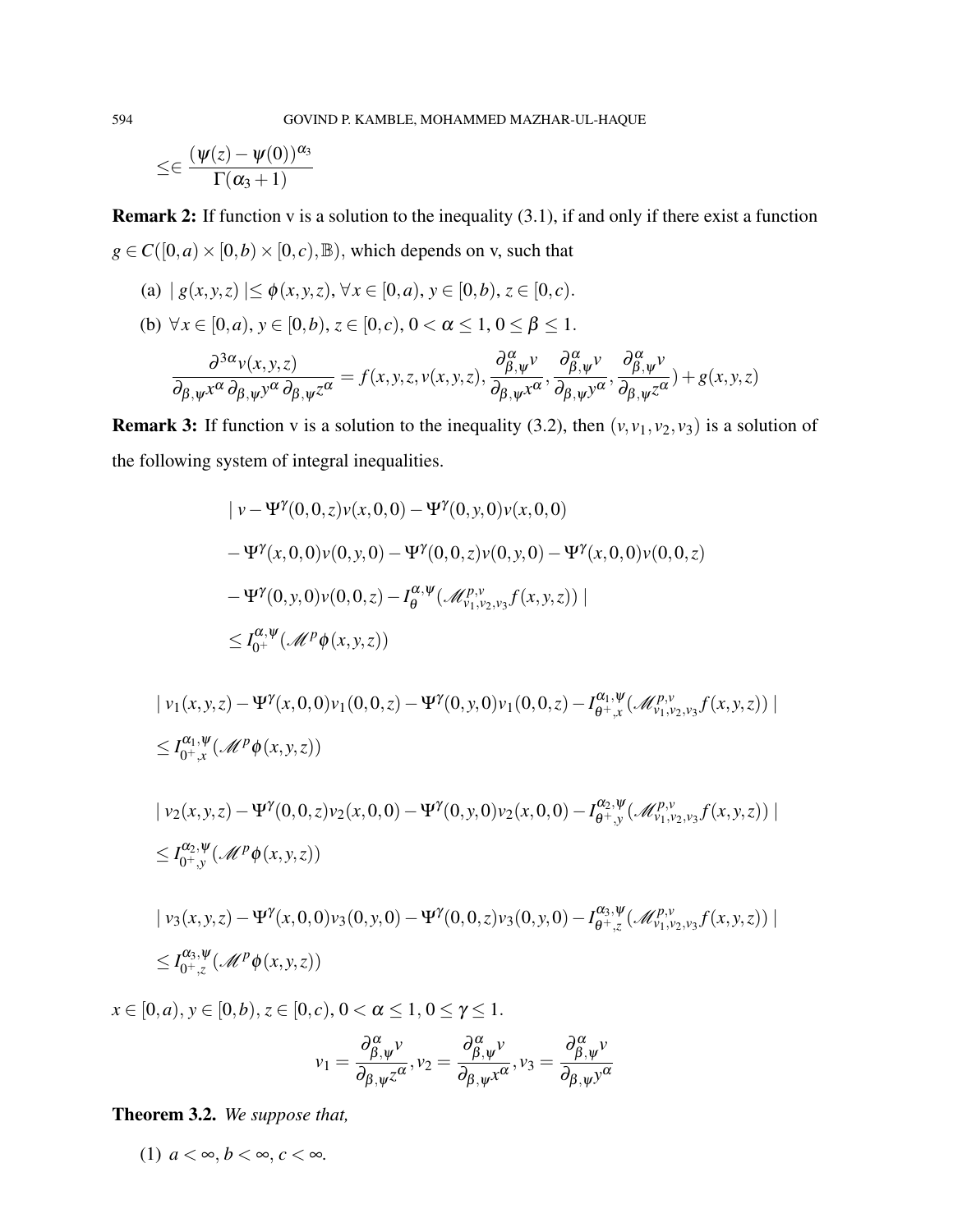- (2)  $f \in C([0, a) \times [0, b) \times [0, c) \times \mathbb{B}^4, \mathbb{B})$ .
- (3)  $\exists L_f > 0$ *, such that*

$$
| f(x, y, z, u_1, u_2, u_3, u_4) - f(x, y, z, v_1, v_2, v_3, v_4) | \le L_f \max_{i \in \{1, 2, 3, 4\}} |u_i - v_i|
$$

 $\forall x \in [0, a), y \in [0, b), z \in [0, c), v_i, u_i \in \mathbb{B}$ 

# *Then, we have*

*a)* for  $h \in C'([0,a),\mathbb{B})$ ,  $g \in C'([0,b),\mathbb{B})$  and  $k \in C'([0,c),\mathbb{B})$ , the equation (3.2) has a unique *solution with*

(3.4)  
\n
$$
I_{\theta}^{1-\gamma,\psi}u(x,0,0) = h(x), x \in [0,a)
$$
\n
$$
I_{\theta}^{1-\gamma,\psi}u(0,y,0) = g(y), y \in [0,b)
$$
\n
$$
I_{\theta}^{1-\gamma,\psi}u(0,0,z) = k(z), z \in [0,c)
$$

*b) The equation (3.2) is stable.*

**Proof a)**: If  $u(x,y,z)$  is a solution to the problem  $(0.1)$  and  $(3.3)$ , then

$$
(u, \frac{\partial_{\beta,\psi}^{\alpha}u}{\partial_{\beta,\psi}x^{\alpha}}, \frac{\partial_{\beta,\psi}^{\alpha}u}{\partial_{\beta,\psi}y^{\alpha}}, \frac{\partial_{\beta,\psi}^{\alpha}u}{\partial_{\beta,\psi}z^{\alpha}})
$$

is a solution to the system.

(3.5)  
\n
$$
u(x, y, z) = \Psi^{\gamma}(0, 0, z)h(x) + \Psi^{\gamma}(0, y, 0)h(x) + \Psi^{\gamma}(x, 0, 0)g(y) + \Psi^{\gamma}(0, 0, z)g(y)
$$
\n
$$
+ \Psi^{\gamma}(x, 0, 0)k(z) + \Psi^{\gamma}(0, y, 0)k(z) + I_{\theta}^{\alpha, \Psi}(\mathscr{M}_{u_1, u_2, u_3}^{p, u} f(x, y, z))
$$
\n(3.5)  
\n
$$
u_1(x, y, z) = \Psi^{\gamma}(x, 0, 0)k_{z^{\alpha}}(z) + \Psi^{\gamma}(0, y, 0)k_{z^{\alpha}}(z) + I_{0^+, x}^{\alpha_1, \Psi}(\mathscr{M}_{u_1, u_2, u_3}^{p, u} f(x, y, z))
$$
\n
$$
u_2(x, y, z) = \Psi^{\gamma}(0, 0, z)h_{x^{\alpha}}(x) + \Psi^{\gamma}(0, y, 0)h_{z^{\alpha}}(x) + I_{0^+, y}^{\alpha_2, \Psi}(\mathscr{M}_{u_1, u_2, u_3}^{p, u} f(x, y, z))
$$
\n
$$
u_3(x, y, z) = \Psi^{\gamma}(x, 0, 0)g_{y^{\alpha}}(y) + \Psi^{\gamma}(0, 0, z)g_{z^{\alpha}}(y) + I_{0^+, z}^{\alpha_1, \Psi}(\mathscr{M}_{u_1, u_2, u_3}^{p, u} f(x, y, z))
$$

Here,

$$
u_1(x, y, z) = \frac{\partial_{\beta, \psi}^{\alpha} u(x, y, z)}{\partial_{\beta, \psi} z^{\alpha}}
$$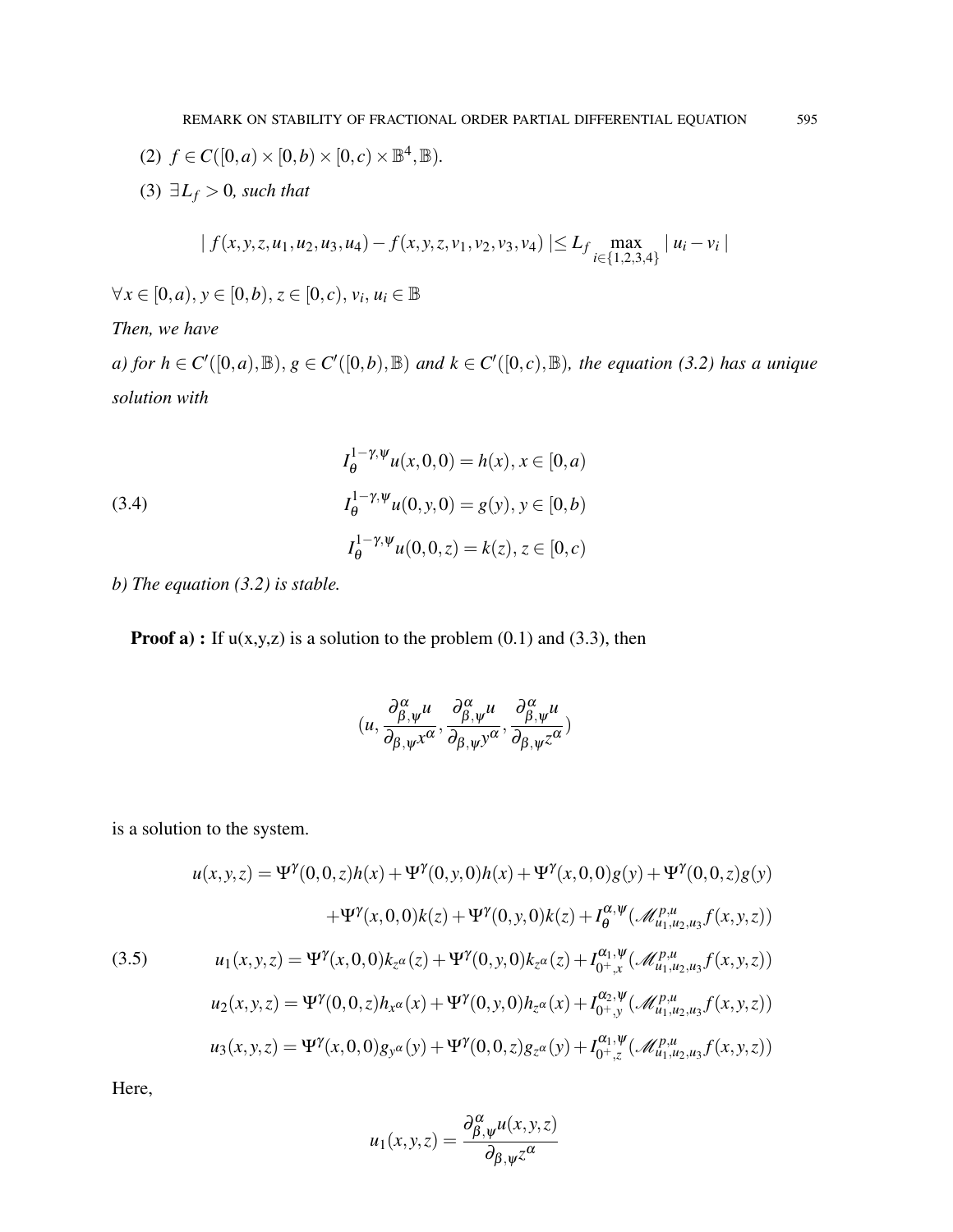$$
u_2(x, y, z) = \frac{\partial_{\beta, \psi}^{\alpha} u(x, y, z)}{\partial_{\beta, \psi} x^{\alpha}}
$$

$$
u_3(x, y, z) = \frac{\partial_{\beta, \psi}^{\alpha} u(x, y, z)}{\partial_{\beta, \psi} y^{\alpha}}
$$

$$
h_{x^{\alpha}}(x) = \frac{\partial_{\beta, \psi}^{\alpha} u(x)}{\partial_{\beta, \psi} x^{\alpha}}
$$

$$
g_{y^{\alpha}}(y) = \frac{\partial_{\beta, \psi}^{\alpha} u(y)}{\partial_{\beta, \psi} y^{\alpha}}
$$

$$
k_{z^{\alpha}}(z) = \frac{\partial_{\beta, \psi}^{\alpha} u(z)}{\partial_{\beta, \psi} z^{\alpha}}
$$

Let us denote right hand side of the system (3.5) by operators, *A*1,*A*2,*A*<sup>3</sup> and *A*<sup>4</sup> resply. The system (3.5), then becomes

$$
u(x, y, z) = A_1(u, u_1, u_2, u_3)(x, y, z)
$$
  

$$
u_1(x, y, z) = A_2(u, u_1, u_2, u_3)(x, y, z)
$$
  

$$
u_2(x, y, z) = A_3(u, u_1, u_2, u_3)(x, y, z)
$$
  

$$
u_3(x, y, z) = A_4(u, u_1, u_2, u_3)(x, y, z)
$$

 $u_1, u_2, u_3 \in C([0, a) \times [0, b) \times [0, c))$ Let  $X: C([0, a) \times [0, b) \times [0, c)) \times C([0, a) \times [0, b) \times [0, c)) \times C([0, a) \times [0, b) \times [0, c)) \times C([0, a) \times [0, c)$  $[0,b) \times [0, c)$ 

and for any  $\delta > 0$ , consider the Bielecki norm on v

$$
\| (u, u_1, u_2, u_3) \|_{\mathbb{B}} := \max\{M_1, M_2, M_3, M_4\}
$$
  
\n
$$
M_1 := \max_{(x, y, z) \in [0, a) \times [0, b) \times [0, c)} |u(x, y, z)| e^{-\delta(x + y + z)}
$$
  
\n
$$
M_2 := \max_{(x, y, z) \in [0, a) \times [0, b) \times [0, c)} |u_1(x, y, z)| e^{-\delta(x + y + z)}
$$
  
\n
$$
M_3 := \max_{(x, y, z) \in [0, a) \times [0, b) \times [0, c)} |u_2(x, y, z)| e^{-\delta(x + y + z)}
$$
  
\n
$$
M_4 := \max_{(x, y, z) \in [0, a) \times [0, b) \times [0, c)} |u_3(x, y, z)| e^{-\delta(x + y + z)}
$$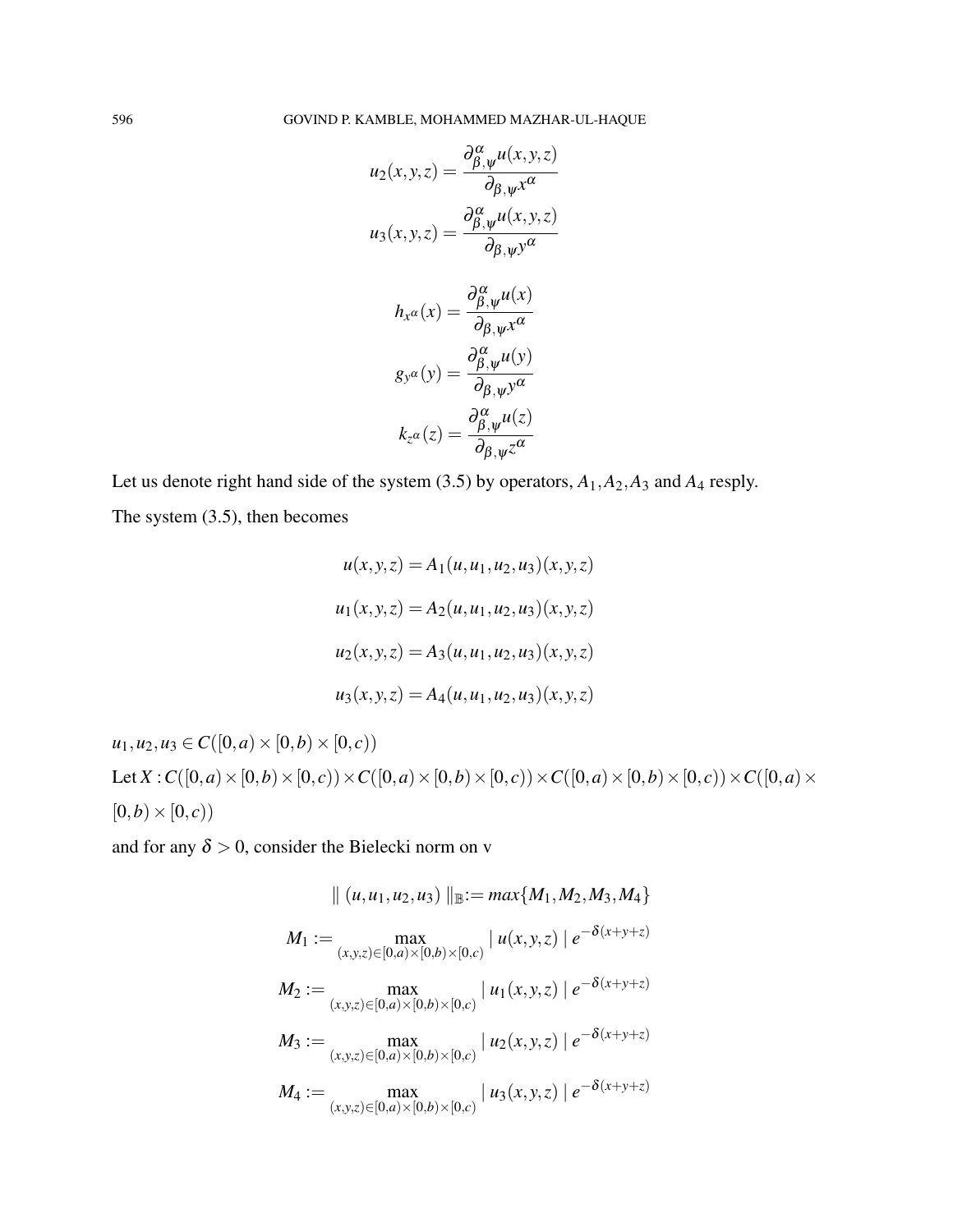Then  $(X, \| \| \|_{\mathbb{B}})$  is an ordered L - space. We will define the operator  $A : X \to X$  by  $(u, u_1, u_2, u_3) \rightarrow (A_1(u, u_1, u_2, u_3), A_2(u, u_1, u_2, u_3), A_3(u, u_1, u_2, u_3), A_4(u, u_1, u_2, u_3))$ Using the hypothesis 1-3, we have

$$
(3.6) \qquad \parallel A(\bar{u}, \bar{u}_1, \bar{u}_2, \bar{u}_3) - A(\bar{\bar{u}}, \bar{u}_1, \bar{u}_2, \bar{u}_3) \parallel_{\mathbb{B}} \leq \frac{L_f}{\delta} \parallel A(\bar{u}, \bar{u}_1, \bar{u}_2, \bar{u}_3) - A(\bar{\bar{u}}, \bar{u}_1, \bar{u}_2, \bar{u}_3) \parallel_{\mathbb{B}}
$$

taking  $\delta > 0$ , such that  $\frac{L_f}{\delta} < 1$  in relation (3.6), the operator A is a contradiction and hence equation (0.1) has unique solution.

(b)Let v be a solution to the inequality (3.2), let v be the unique solution of (0.1) satisfying

$$
I_{\theta}^{1-\gamma,\psi}u(x,0,0) = v(x,0,0), x \in [0,a)
$$
  

$$
I_{\theta}^{1-\gamma,\psi}u(0,y,0) = v(0,y,0), y \in [0,b)
$$
  

$$
I_{\theta}^{1-\gamma,\psi}u(0,0,z) = v(0,0,z), z \in [0,c)
$$

with  $\gamma = \alpha + \beta(1-\gamma)$ 

from remark (2), the hypothesis 3 and lemma, we have

$$
|v(x, y, z) - u(x, y, z)|
$$
  
\n
$$
\leq |v(x, y, z) - \Psi^{\gamma}(0, 0, z)v(x, 0, 0) - \Psi^{\gamma}(0, y, 0)v(x, 0, 0) - \Psi^{\gamma}(0, 0, z)v(0, y, 0) -
$$
  
\n
$$
\Psi^{\gamma}(x, 0, 0)v(0, 0, z) - \Psi^{\gamma}(0, y, 0)v(0, 0, z)|
$$
  
\n
$$
-I_{\theta}^{\alpha, \psi}(\mathcal{M}_{\nu_1, \nu_2, \nu_3}^{\rho, \nu}f(x, y, z)) + I_{\theta}^{\alpha, \psi}(\mathcal{M}_{u, \nu}^{\rho}f(x, y, z))
$$
  
\n
$$
\leq \epsilon x \frac{(\Psi(x) - \Psi(0))^{\alpha_1}(\Psi(y) - \Psi(0))^{\alpha_2}(\Psi(z) - \Psi(0))^{\alpha_3}}{\Gamma(\alpha_1 + 1)\Gamma(\alpha_2 + 1)\Gamma(\alpha_3 + 1)}
$$
  
\n
$$
+ L_f I_{\theta}^{\alpha, \psi}(p \max_{i \in \{1, 2, 3, 4\}} |u_1(x, y, z) - v_1(x, y, z)|)
$$

$$
\leq \in a \frac{(\psi(c) - \psi(0))^{\alpha_3}(\psi(b) - \psi(0))^{\alpha_2}(\psi(a) - \psi(0))^{\alpha_1}}{\Gamma(\alpha_1 + 1)\Gamma(\alpha_2 + 1)\Gamma(\alpha_3 + 1)} \times [E_{\alpha}[L_f a \Gamma(\alpha_1)\Gamma(\alpha_2)\Gamma(\alpha_3)]
$$

$$
(\psi(c) - \psi(0))^{\alpha_3}(\psi(b) - \psi(0))^{\alpha_2}(\psi(a) - \psi(0))^{\alpha_1}] = C_f^1 \in
$$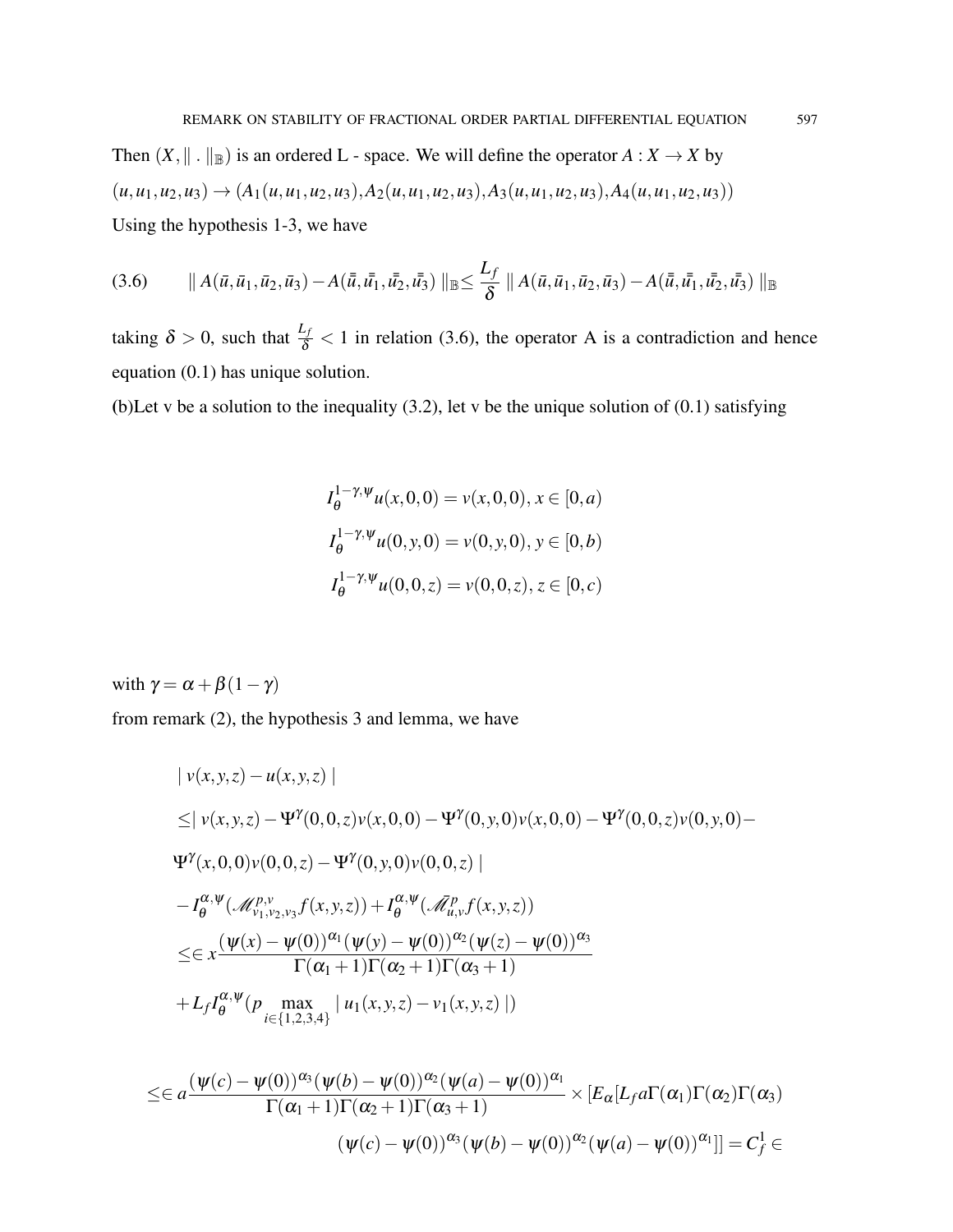where,

$$
C_f^1 = a \frac{(\psi(c) - \psi(0))^{\alpha_3}(\psi(b) - \psi(0))^{\alpha_2}(\psi(a) - \psi(0))^{\alpha_1}}{\Gamma(\alpha_1 + 1)\Gamma(\alpha_2 + 1)\Gamma(\alpha_3 + 1)} \times [E_\alpha[L_f a \Gamma(\alpha_1)\Gamma(\alpha_2)\Gamma(\alpha_3)]
$$

$$
(\psi(c) - \psi(0))^{\alpha_3}(\psi(b) - \psi(0))^{\alpha_2}(\psi(a) - \psi(0))^{\alpha_1}]]
$$

By performing the same process as above, we obtain the following inequalities

$$
|v_1(x,y,z) - u_1(x,y,z)| \le \epsilon a \frac{(\psi(a) - \psi(0))^{\alpha_1}}{\Gamma(\alpha_1 + 1)} E_{\alpha}[L_f a(\psi(a) - \psi(0))^{\alpha_1} \Gamma(\alpha_1)] = C_f^2
$$

where,

$$
C_f^2 = a \frac{(\psi(a) - \psi(0))^{\alpha_1}}{\Gamma(\alpha_1 + 1)} E_{\alpha}[L_f a(\psi(a) - \psi(0))^{\alpha_1} \Gamma(\alpha_1)]
$$

and

$$
|v_2(x,y,z)-u_2(x,y,z)| \leq \varepsilon \frac{(\psi(b)-\psi(0))^{\alpha_2}}{\Gamma(\alpha_2+1)} E_{\alpha}[L_f(\psi(b)-\psi(0))^{\alpha_2}\Gamma(\alpha_2)] = C_f^3
$$

where,

$$
C_f^3 = \frac{(\psi(b) - \psi(0))^{\alpha_2}}{\Gamma(\alpha_2 + 1)} E_{\alpha}[L_f(\psi(b) - \psi(0))^{\alpha_2}\Gamma(\alpha_2)]
$$

and

$$
|v_3(x,y,z)-u_3(x,y,z)| \leq \frac{(\psi(c)-\psi(0))^{\alpha_3}}{\Gamma(\alpha_3+1)} E_{\alpha}[L_f(\psi(c)-\psi(0))^{\alpha_3}\Gamma(\alpha_3)] = C_f^3
$$

where,

$$
C_f^4 = \frac{(\psi(c) - \psi(0))^{\alpha_3}}{\Gamma(\alpha_3 + 1)} E_{\alpha}[L_f(\psi(c) - \psi(0))^{\alpha_3}\Gamma(\alpha_3)]
$$

so the equation (0.1) is stable.

# 4. CONCLUSION

In this paper, we have proposed stability remarks of the solution of fractional partial differential equation which is growing and gains special attention in the solution of linear heat equations and diffusion equations.

# CONFLICT OF INTERESTS

The author(s) declare that there is no conflict of interests.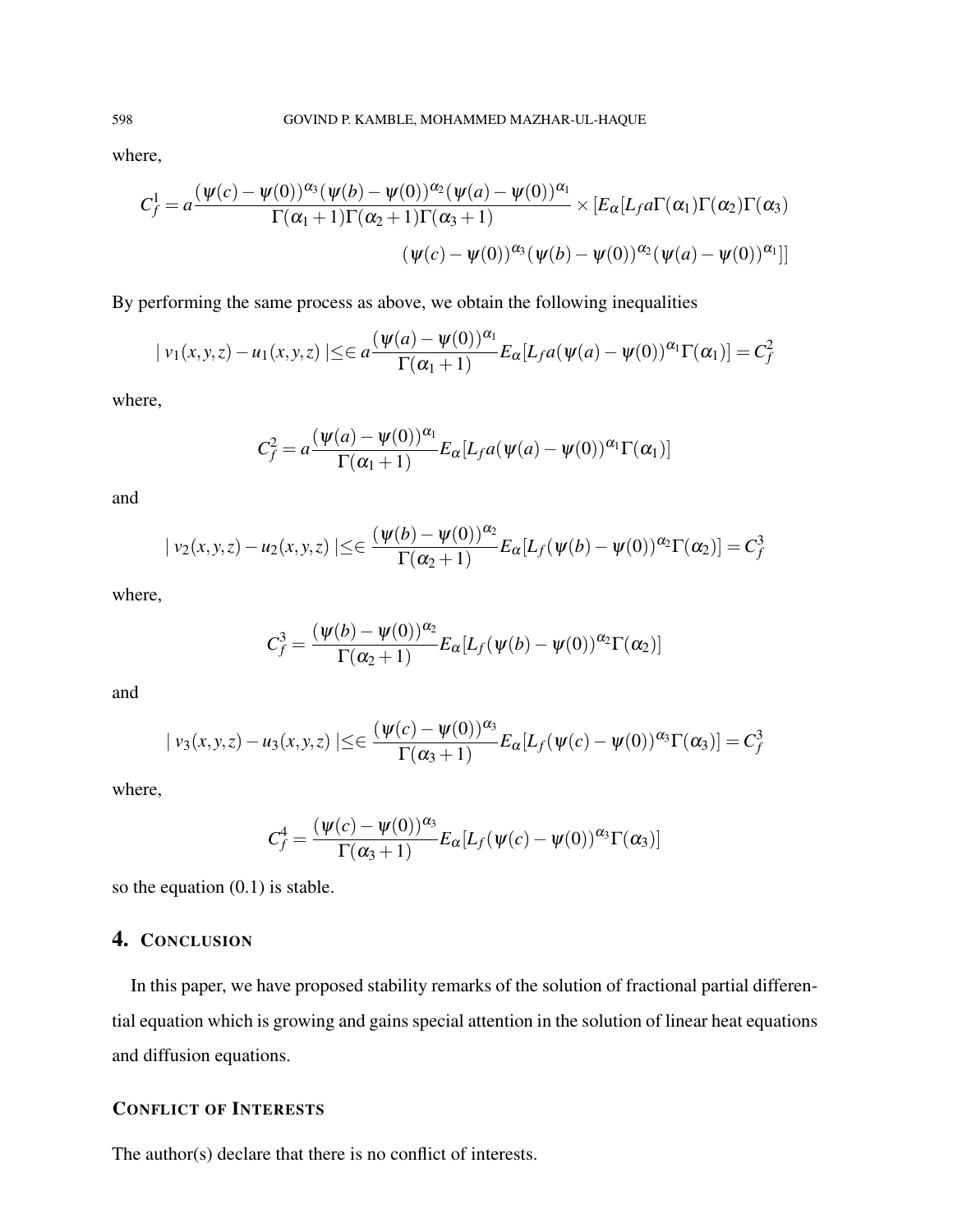#### **REFERENCES**

- [1] E. Capelas de Oliveira, J. Vanterler da C. Sousa; Ulam-Hyers-Rassias Stability for a Class of Fractional-Integro-Differential Equations, Result. Math. 73 (11) (2018), 111.
- [2] Kilbas A. A., Srivastava H. M., Trujillo J. J.; Theory and Applications of Fractional Differential Equations, Elsevier, Amsterrdam, Vol. 204, 2006.
- [3] Herrmann R.; Fractional Calculus: An Introduction for Physicists, World Scientific Publishing Company, Singapore, 2011.
- [4] Podlubny I.; Fractional Differential Equations, Mathematics in Science and Engineering, Academic Press, San Diego, Vol. 198, 1999.
- [5] Oldhan K., Spanier J.; The Fractional Calculus Theory and Applications of Differentiation and Integration to Arbitrary Order, Elsevier, Academic Pres, New York, 1974.
- [6] Samko S. G., Kilbas A. A., Marichev O. I.; Fractional Integrals and Derivative, Theory and Applications, Gordon and Breach, New York, 1993.
- [7] Sousa J. V. C., De Oliveira E. C.; On the ψ -Hillfer Fractional Derivative, Commun. Nonlinear Sci. Numer. Simul. 60 (2018), 72-91.
- [8] Sousa J. V. C., De Oliveira E. C.; On a new Operator in Fractional Calculus and Applications, arXiv: 1710.03712, 2018.
- [9] Abbas S., Benchohra M., Graef J. R., Henderson J.; Implicit Fractional Differential and Integral Equations: Existence and Stability, Walter de Gruyter GmbH and Co KG, Vol. 26, 2018.
- [10] Abbas S., Benchohra M., Lagreg J. E., Alsadi A, Zhou Y.; Existence and Ulam Stability for Fractional Differential Equations of Hilfer-Hadamard type, Adv. Differ. Equ. 2017 (2017), 180.
- [11] Gu H., Trujillo J. J.; Existence of Mild Solution for Evolution with Hilfer Fractional Derivative, Appl. Math. Comput. 257 (2015), 344-354,.
- [12] Furati K. M., Kassim M. D.; Existence and Uniqueness for a Problem involving Hilfer Fractional Derivative, Comput. Math. Appl. 64 (6) (2012), 1616-1626.
- [13] Maagli H., Chaieb M., Dhifli A., Zermani S.; Existence and Boundary behavior of positive solution for a semilinear Fractional Differential Equation, Mediterr J. Math. 12 (4) (2015), 1265-1285.
- [14] Benchohra M., Slimani B. A.; Existence and Uniqueness of solution to implulsive Fractional Differential Equations, Electron. J. Differ. Equ. 2009 (2009), 10.
- [15] Benchohra M., Lazreg J. E.; Nonlinear Fractional implicit Differential Equations, Commun. Appl. Anal. 17 (3) (2013), 1-5.
- [16] Vivek D., Kanagarjan K., Elsayed E. M.; Some Existence and Stability results for Hilfer-Fractional implicit Differential Equations with non-local conditions, Mediterr. J. Math. 15 (2018), 15.